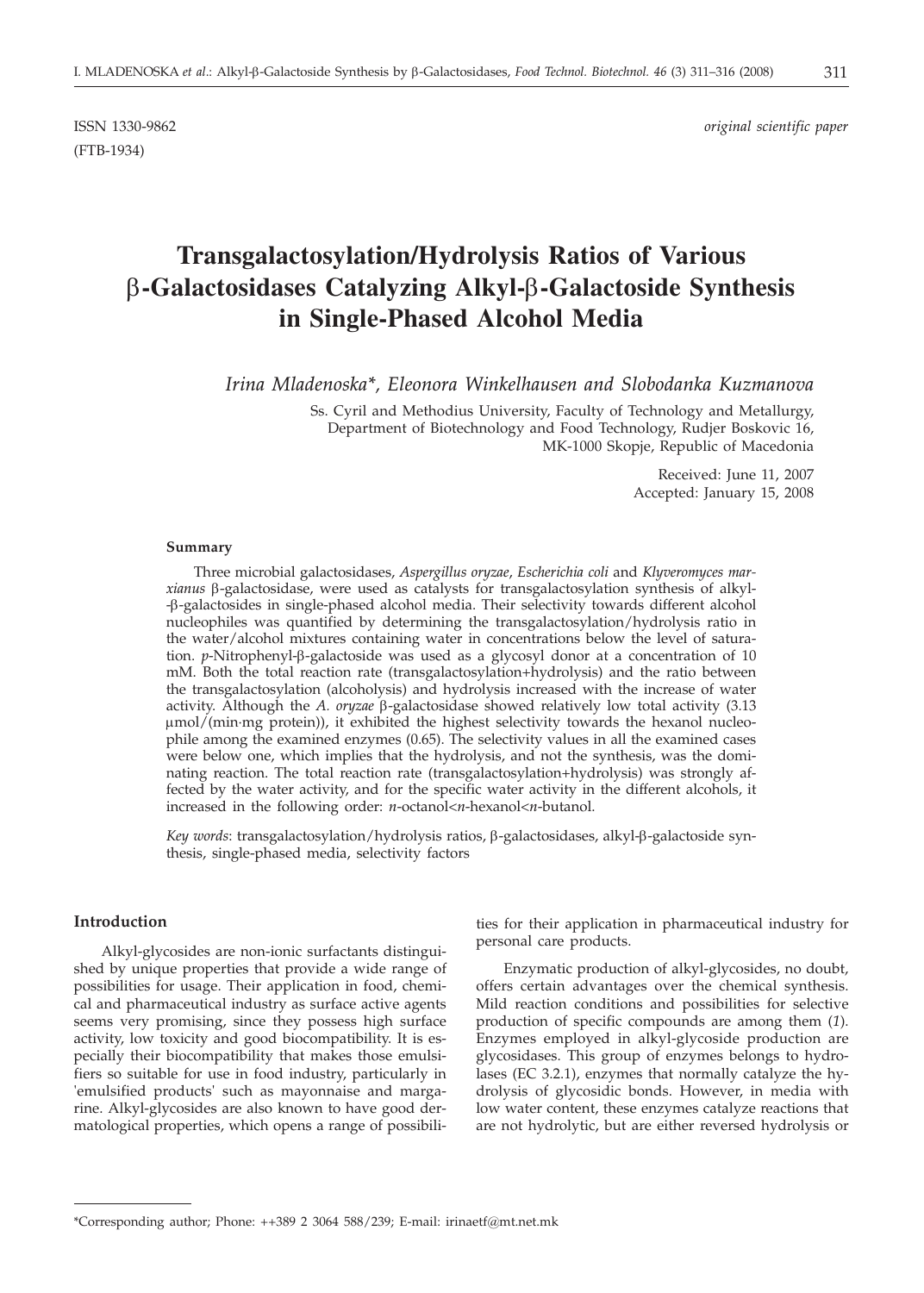transglycosylation. Both types of reactions are widely used for enzymatic synthesis of alkyl-glycosides (*2-5*). Nevertheless, the transglycosylation is preferred among the researchers because of the possibilities that this process offers (*6–8*). The transglycosylation reaction is kinetically controlled, and as a consequence it becomes possible to overshoot the equilibrium conversion of the reactant into product, which is not possible when using the reverse hydrolysis process.

Biocatalysis in non-conventional media has been performed in both two-phased and single-phased reaction systems, although in the last decade, the number of publications covering bioorganic synthesis in single- -phased reaction media has increased more rapidly than of those dealing with biocatalysis in two-phased reaction systems (*9–11*). In the research area dealing with the application of enzymes in organic media, a lot of articles concerning lipase application in reversed hydrolysis and transesterification processes have been reported so far (*12–15*). However, reports about the application of glycosidases in bioorganic synthesis reactions are less numerous, mainly due to the lack of knowledge how to use those enzymes in organic media.

One of the most valuable characteristics that glycosidases possess when being applied in non-aqueous media is that they become capable of producing selective compounds with very specific properties. Alkyl- $\beta$ -glycosides also belong to this group of compounds possessing unique properties that arise from the intrinsic selectivity of the enzymes. In order to quantify the intrinsic enzyme selectivity, the introduction of the selectivity factors ( $S$  and  $S_C$ ) as a function of the transglycosylation/hydrolysis ratio has been proposed (*16,17*). There are very few studies concerning the effect of water activity on the selectivity of glycosidases (*17,18*). In this work, the selectivity of three glycosidases towards different alcohol nucleophiles that serve as aglycon donors for the alkyl glycoside production is investigated.

# **Materials and Methods**

## *Materials*

Three types of  $\beta$ -galactosidase were used, one from a fungal source (*Aspergillus oryzae*), one of the yeast origin (*Klyveromyces marxianus*) and the third enzyme was from a bacterial source, an *Escherichia coli* b-galactosidase. All of them were purchased from Sigma Chemicals (St. Louis, USA). The organic solvents, butanol, hexanol and octanol were received from Sigma Chemicals (St. Louis, USA), while acetonitrile was a Merck (Darmstadt, Germany) product. Other chemicals, such as sugar substrates, *p*-nitrophenyl-β-D-galactoside and galactose, as well as hexyl- $\beta$ -D-glucoside and molecular sieves (UOP Type 3A) for drying solvents (diameter 0.3 nm) were also purchased from Sigma Chemicals (St. Louis, USA).

# *Methods*

## Enzymatic reactions

*p*-Nitrophenyl-β-D-galactopyranoside was dissolved in butanol, hexanol or octanol (dried with 0.3-nm molecule sieves) to a concentration of 10 mM. Different vol-

umes (40–280 µL) of aqueous buffer containing the desired amount of enzyme were added. The buffers used were: 50 mM citrate buffer (pH=5.0) for *A. oryzae* β-galactosidase, or 50 mM phosphate buffer (pH=7.0) containing 1.0 mM MgCl<sub>2</sub> for *E. coli* and *K. marxianus* β-galactosidases. The final reaction volume was 2 mL. The reactions were carried out in closed glass vials on an orbital shaker at 50 °C with vigorous shaking. Water content of the reaction medium was measured by Karl-Fisher titration method. Corresponding water activity  $(a_w)$  was calculated by using UNIFAC Activity Coefficient Calculator 3.0 (*17*).

#### Analytical methods

Two methods for analysis of the substrate and the product content in the reaction medium were applied, the HPLC and the spectrophotometric method. The HPLC system used was equipped with Knauer K-1001 pump and RID differential refractive index detector Shodex RI-71. The column used was LiChrospher 100 RP-18  $(4 \times$  $250$  mm,  $5 \mu$ m) from Merck, Germany. The analyses proceeded under the following conditions: temperature 25 oC, flow rate of 1 mL/min and the composition of the mobile phase of acetonitrile/water 25:75. A spectrophotometric method for measuring the total enzyme activity (hydrolytic+transglycosylation) was used (*17*). The quantity of depleted *p*-nitrophenyl-β-D-galactoside was calculated from the amount of liberated *p*-nitrophenol. The reaction was followed by measuring the increase of absorbance at 405 nm. The spectrophotometric system used was Varian Cary 50 Scan UV-Visible. The molar absorption coefficient for *p*-nitrophenol at pH=7.0 and *t*=50 °C was  $\varepsilon_{405} = 9.022$  mM<sup>-1</sup>·cm<sup>-1</sup>.

## Determination of the kinetic parameters

The kinetic parameters  $K<sub>m</sub>$  and  $v<sub>max</sub>$  and the specificity constant  $v_{\text{max}}/K_{\text{m}}$  for the glycosidases used were derived from the initial reaction rates  $(\mu \text{mol}/(\text{min}\cdot \text{mg}))$  of the total enzyme activity as a sum of the hydrolysis and the transgalactosylation. The reaction media were supplemented with the substrate, *p*-nitrophenyl-β-galactoside in a concentration that varied in the range of 10–100 mM. The water activity of the reaction mixture had a value of  $a_w$ =0.92. The  $K_m$  and  $v_{max}$  constants were calculated using non-linear regression in GraphPad Prism 5 (GraphPad Software, Inc., San Diego, USA).

#### *Protein concentration assay*

The concentration of protein was measured by the method of Lowry using BSA (bovine serum albumin) as a standard (*19*).

#### **Results and Discussion**

The conversion of  $p$ -nitrophenyl- $\beta$ -galactoside into alkyl-b-galactoside (transgalactosylation) and galactose (hydrolysis) proceeds *via* a two-step reaction (Fig. 1). In the first step, the enzyme cleaves the *p*-nitrophenyl-β-galactoside, followed by liberation of the *p*-nitrophenol, and forms the galactosyl-enzyme complex. In the degalactosylation step galactose is formed as a result of hydrolysis and corresponding alkyl-β-galactoside as a pro-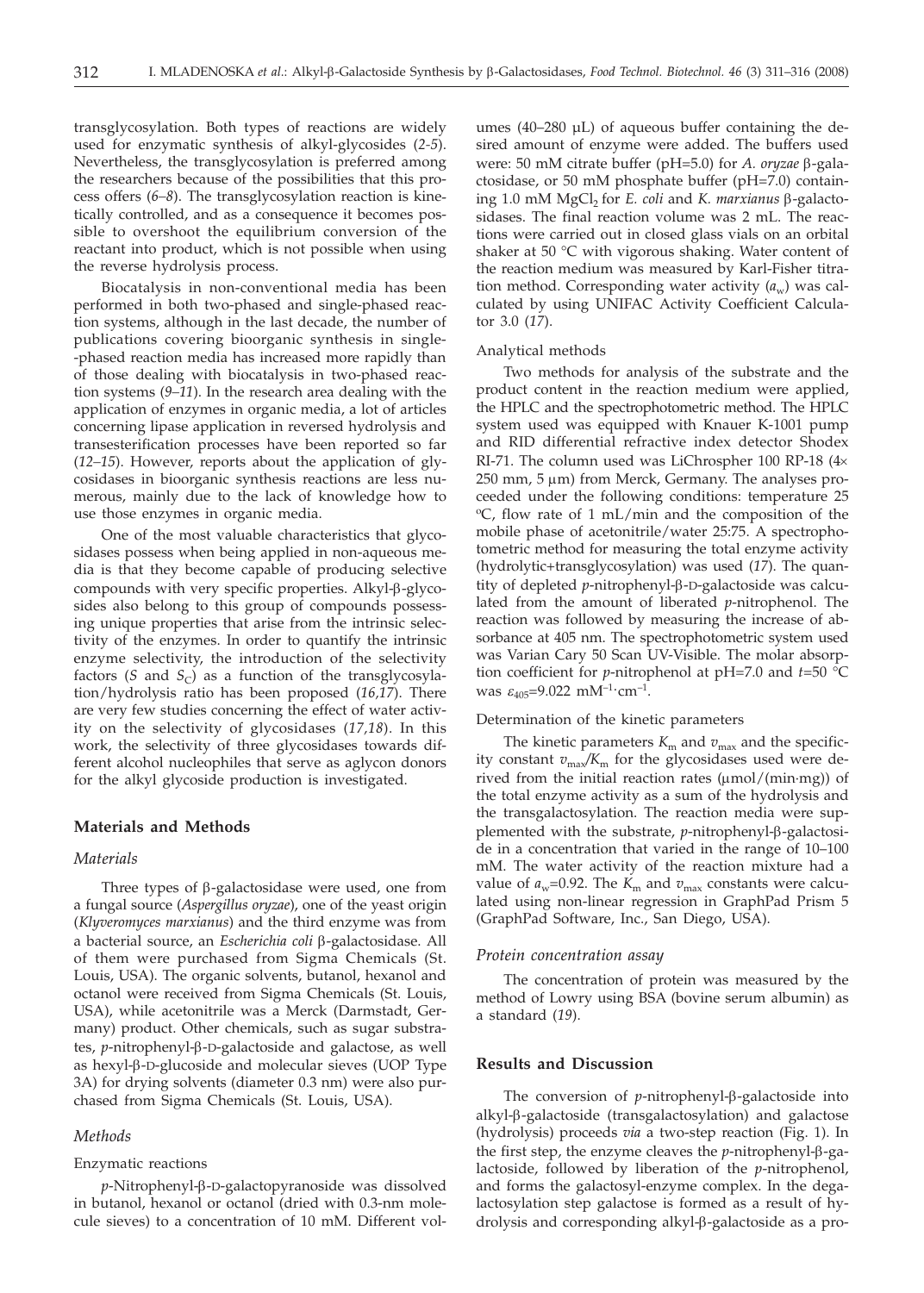

Fig. 1. Conversion of *p*-nitrophenyl- $\beta$ -galactoside into transgalactosylation and hydrolysis products

duct of transgalactosylation. The yield, in the kinetically controlled period of the reaction, depends on the ratio of synthesis  $(r_S)$  and the hydrolysis  $(r_H)$ . The interaction of the galactosidases with the donor substrate *p*-nitrophenyl-b-galactoside was measured as a total initial enzyme activity, which is a sum of the transgalactosylation and hydrolytic activity.

The influence of water activity in hexanol on the total enzymatic activity (sum of hydrolysis and transgalactosylation) of the three different microbial galactosidases was investigated in the range of  $a_w$ =0.6–0.92 (Fig. 2). The galactosidases used had different properties and belonged to different families. Thus, the *A. oryzae* galactosidase belonged to the glycosyl hydrolase family 1, while the *K. marxianus* and the *E. coli* galactosidases belonged to family 2.



Fig. 2. The effect of  $a_w$  on the total activity of  $\beta$ -galactosidases from *A. oryzae* ( $\blacksquare$ ), *E. coli* ( $\blacktriangle$ ), and *K. marxianus* ( $\odot$ ) during the conversion of *p*-nitrophenyl- $\beta$ -galactoside Table 1. Kinetic parameters of total activity in hexanol using

It was observed that the total initial activity increased with the increase of water activity. Thus, for the water activity of  $a_w$ =0.92, *E. coli*  $\beta$ -galactosidase showed the highest specific activity of  $7.0 \mu$ mol/(min·mg), while the activities of *K. marxianus* and *A. oryzae* b-galactosidase differed in orders of magnitude of  $0.30$  and  $3.13 \mu$ mol/ (min·mg).

Since the transgalactosylation reaction is known to be kinetically controlled, it was interesting to determine

the basic kinetic parameters  $K_{\text{m}}$ ,  $v_{\text{max}}$  and  $v_{\text{max}}/K_{\text{m}}$  for the three glycosidases catalyzing the conversion of the substrate *p*-nitrophenyl-b-galactoside, and later on, to determine the competition between the transgalactosylation and the hydrolysis.

Carrying out the transgalactosylation reaction by varying the concentration of the substrate in the range between 10 and 100 mM, it has been shown that the reaction rate followed the Michaelis-Menten kinetics. The apparent kinetic constants are given in Table 1. The differences in the specific activities of the three enzymes depicted in Fig. 2 are also reflected here through the values for the maximum velocity  $(v_{\text{max}})$ . The *E. coli*  $\beta$ -galactosidase, having the highest specificity constant  $v_{\text{max}}/K_{\text{m}}$ of 3.5 and  $v_{\text{max}}$  value of 21.5  $\mu$ mol/(min·mg), possessed the highest affinity towards *p*-nitrophenyl-β-galactoside as a substrate. These results correspond well with the data obtained for the total enzyme activity from which it is obvious that the *E. coli*  $\beta$ -galactosidase besides having the highest values for the kinetic constants also has the highest activity among the three enzymes examined. It should be noted that for the rest of the experiments, the substrate concentration of 10 mM was used.

That a correlation between the total enzyme activity and the apparent kinetic constants indeed exists has been reported earlier. In a study of glycosidase-catalyzed alcoholysis of pentyl- $\beta$ -glucoside, the highly thermostable *Pyrococcus furiosus* b-glucosidase, characterized with the most pronounced total activity, had the highest values for the apparent kinetic constants (*17*).

The transgalactosylation/hydrolysis ratio is very important in characterizing the enzyme ability for alkyl-

 $p$ -nitrophenyl- $\beta$ -galactoside as a substrate for the three different  $\beta$ -galactosidases at water activity of  $a_w$ =0.92

| Enzyme                                 | Kinetic parameters  |                         |                                                       |  |
|----------------------------------------|---------------------|-------------------------|-------------------------------------------------------|--|
|                                        | $K_{\rm m}/\rm{mM}$ | $v_{\rm max}/K_{\rm m}$ | $v_{\text{max}}/(\mu \text{mol/min} \cdot \text{mg})$ |  |
| E. coli<br>$\beta$ -galactosidase      | 6.2                 | 21.5                    | 0.6                                                   |  |
| A. oryzae<br>$\beta$ -galactosidase    | 22.8                | 13.0                    | 3.5                                                   |  |
| K. marxianus<br>$\beta$ -galactosidase | 12.4                | 1.2                     | 0.1                                                   |  |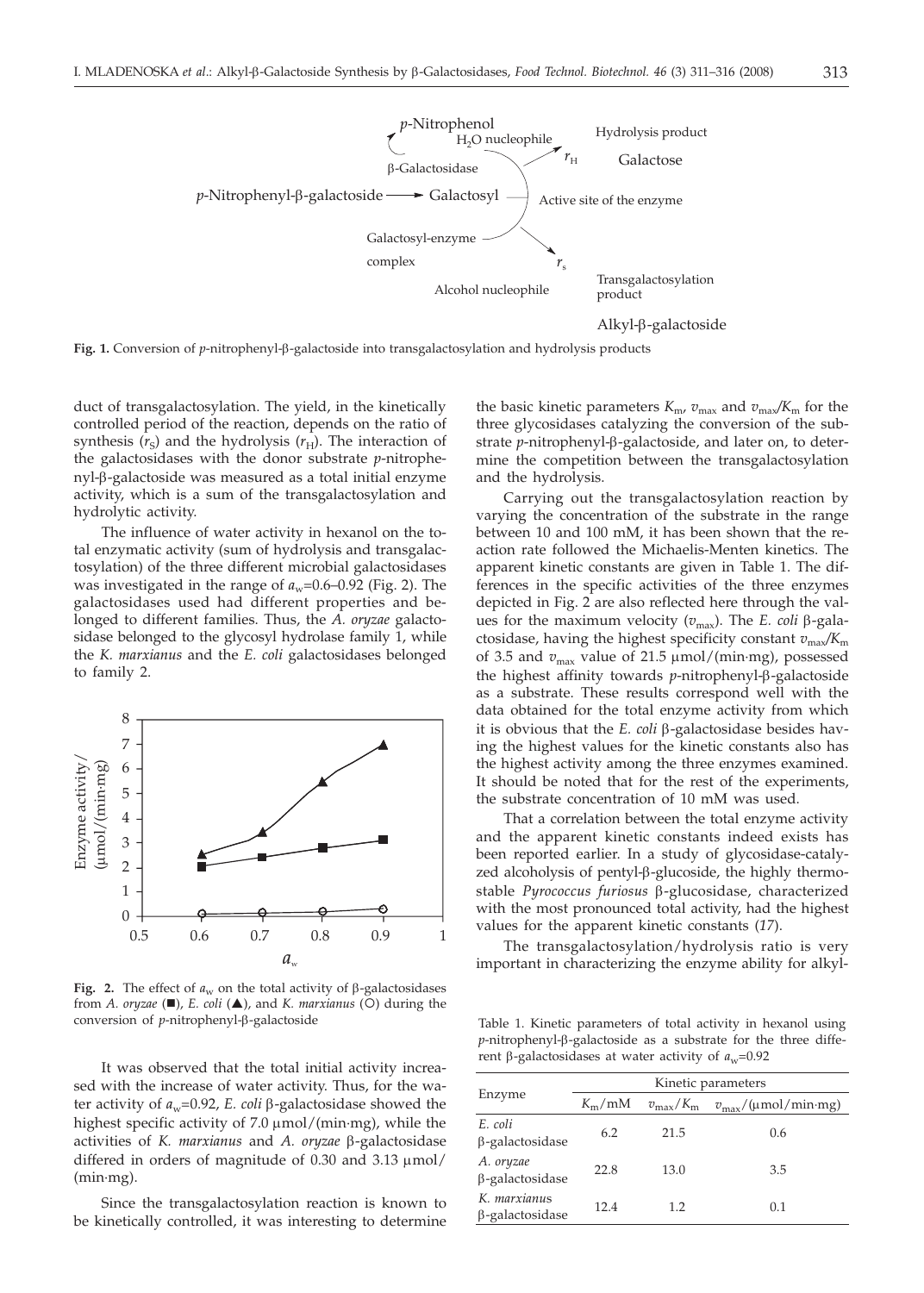-b-glycoside formation. It strongly depends on the intrinsic selectivity of the enzyme. It also depends on the ratio of concentrations of alcohol and water. For describing the intrinsic selectivity of the enzymes in the transgalactosylation reaction, selectivity factor  $(S_C)$  was used:

$$
\frac{r_{\rm S}}{r_{\rm H}} = S_{\rm c} \frac{[alcohol]}{[water]}
$$
 / 1/

where  $r<sub>S</sub>$  and  $r<sub>H</sub>$  are the rates of transgalactosylation and hydrolysis.

As can be seen from Fig. 3, the ratio of synthesis towards hydrolysis  $r_S/r_H$  depended on the water activity of the reaction medium. This dependence was more pronounced for the *A. oryzae* b-galactosidase, reaching the maximal value of 0.65 for the water activity  $a_w$ =0.92. It seems that both the total enzyme activity and the ratio  $r_{\rm S}/r_{\rm H}$  increase with the increase of the water activity.



**Fig. 3.** The ratio of  $r_S/r_H$  as a function of water activity in the transgalactosylation reaction catalyzed by b-galactosidase from *Aspergillus oryzae* ( $\blacksquare$ ), *E. coli* ( $\blacktriangle$ ), and *K. marxianus* (O), using *p*-nitrophenyl-β-galactoside as a substrate

These results suggest that the enzyme having highest affinity towards the glycosyl donor does not necessarily have the highest transgalactosylation/hydrolysis ratio. Thus, although the *E. coli* galactosidase showed the highest values for the apparent kinetic constants, the *A. oryzae* was the enzyme that expressed the highest  $r_S/r_H$  ratio and consequently, the highest selectivity towards the alcohol nucleophile. These results are very similar to the data obtained by Hansson *et al.* (*17*), where the highly thermostable b-glucosidase from *Pyrococcus furiosus* expressed the highest affinity towards the pentyl-β-glucoside, but the *Sulfolobus solfataricus* β-galactosidase was the enzyme characterized by the highest  $r_S/r_H$  ratio and showed the highest selectivity towards the hexanol nucleophile.

From the results shown in Fig. 4, it is obvious that the higher water activities favour alcohols as nucleophiles. If this competition between the two reactions depended only on the nucleophile concentration, the transgalactosylation/hydrolysis ratio would decrease with increased water activity. Yet, it seems that other mechanisms stand behind this phenomenon. It can be suggest-



**Fig. 4.** The selectivity  $(S_c)$  value of *A. oryzae* ( $\blacksquare$ ), *E. coli* ( $\blacktriangle$ ), and *K. marxianus* β-galactosidase (O), calculated using the concentration of water and hexanol and expressed as a function of water activity in the reaction mixture

ed that as a result of increased enzyme flexibility at higher water activities, the enzyme becomes more open to the larger alcohol molecule. In other words, the enzyme becomes more selective when more water is added (Fig. 4). However, this behaviour holds if the system is single-phased. If the water content in the system is high enough to make a two-phased system, the total activity of the enzyme increases, but the ratio of transgalactosylation/hydrolysis sharply decreases. It should be stressed that the same behaviour of increased activity at high water activities show galactosidases that belong to both glycosidase families, 1 and 2, which have some similarity in the active site structure (*20*). It seems that the enzyme selectivity is closely related to its flexibility and that it increases at higher water contents reaching a maximum value for the water activity close to 1. At lower water contents the enzyme is rigid and it rather makes complexes with a smaller water molecule than with the larger alcohol molecule.

Glycosydases, unlike lipases, are known as enzymes that require high amounts of water for their catalytic activity (21). Ljunger *et al.* (2) used the almond  $\beta$ -glucosidase for octyl- $\beta$ -glucoside synthesis and discovered that the minimum water activity at which the enzyme showed any kind of activity (synthetic or hydrolytic) was  $a_w$ =0.6. They also found out that the enzyme activity sharply increased when the water activity increased from 0.6 to close to 1. Ducret *et al.* (*22*) noticed that glycosidases are very sensitive to dehydration and that they have pronounced activity only at high water activities. Having the primary idea to increase the enzyme activity at low water activities by using thermostable enzymes, the authors concluded that the behaviour of the glycosidases remained unchanged no matter how high reaction temperatures were used.

The selectivity factors of several glycosidases from both mesophilic and hyperthermophilic microorganisms, as well as of one plant glycosidase, measured in hexanol/water reaction mixture, are presented in Table 2. Both the selectivity factors and the ratios of transgalactosylation/hydrolysis  $(r_S/r_H)$  exhibited by the enzymes examined in this work had values below 1. This practi-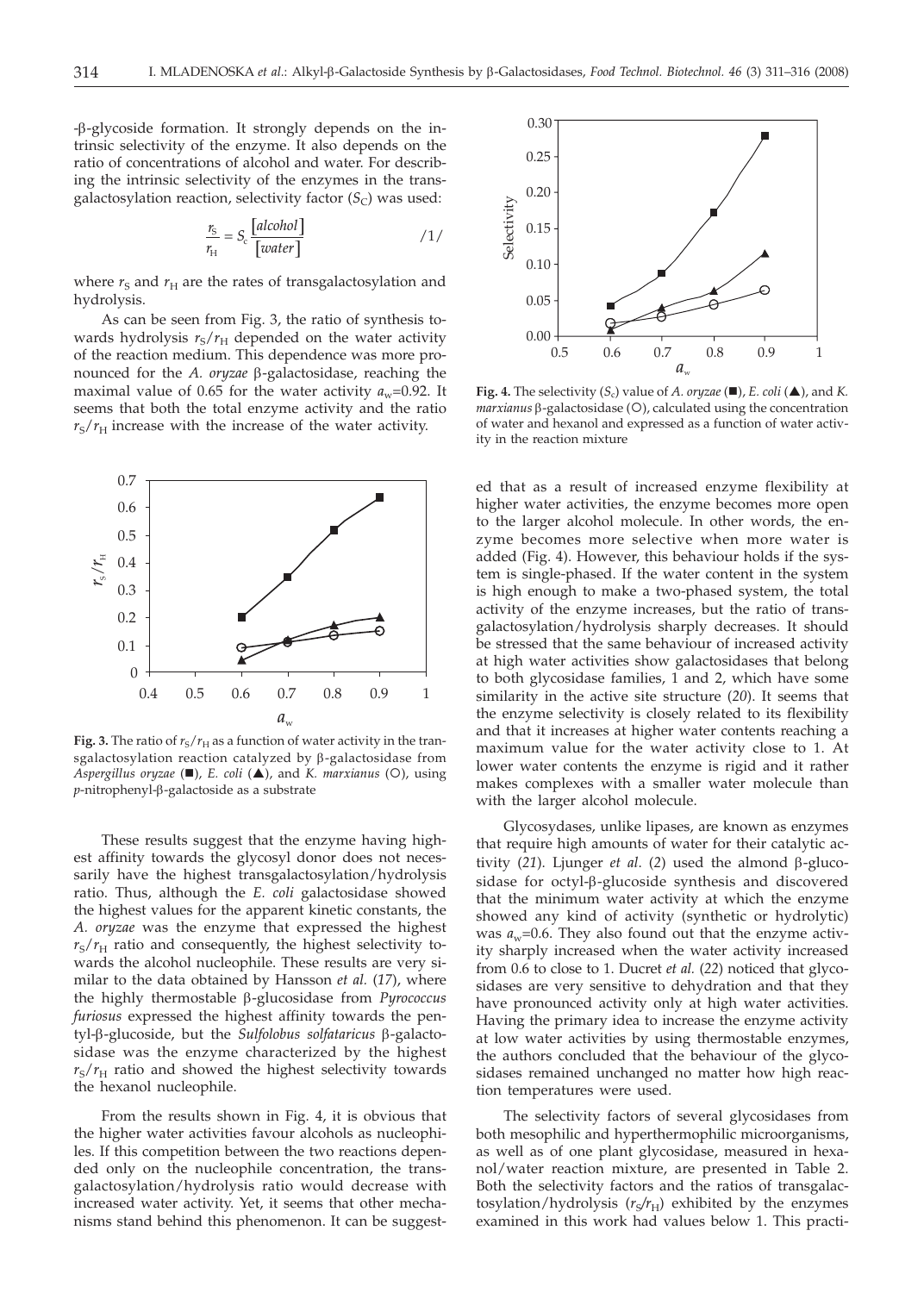| Enzyme                            | $r_{\rm S}/r_{\rm H}$ | $S_c$ | Reference  |
|-----------------------------------|-----------------------|-------|------------|
| A. oryzae ß-galactosidase         | 0.64                  | 0.28  | This study |
| E. coli $\beta$ -galactosidase    | 0.27                  | 0.12  | This study |
| K. marxianus β-galactosidase      | 0.15                  | 0.07  | This study |
| P. furiosus $\beta$ -glucosidase* | 1.75                  | 0.50  | (17)       |
| Almond $\beta$ -glucosidase       | 0.25                  | 0.10  | (18)       |

Table 2. The  $r_S r_H$  and the  $S_c$  values of the different  $\beta$ -glycosidases towards hexanol as an alcohol nucleophile at  $a_w$ =0.92

\*The microorganism is a hyperthermophile and the transgalactosylation was carried out at 80 °C

cally means that the selectivity towards the water nucleophile is higher than the selectivity towards the alcohol nucleophile, even at the highest water activity examined  $(a_w=0.92)$ . Consequently, the hydrolysis, and not the synthesis, is the predominating reaction in the system. However, among the enzymes examined in this work, both the  $r_S/r_H$  ratio and  $S_C$  had highest values for the b-galactosidase derived from *A. oryzae*, which is why it was chosen for another set of experiments, where besides hexanol, two other alcohols, one with shorter (butanol) and another with longer (octanol) chain, were used as reaction media.

From the data plotted in Fig. 5 it is obvious that the short chain alcohols are better nucleophiles for transgalactosylation than those having a long chain. The enzyme activity becomes more pronounced as the water activity increases above 0.6. Mladenoska *et al*. (*18*), while investigating the activity of almond  $\beta$ -glucosidase in different alcohols, found that the enzyme followed the same pattern, *i.e.* it became more selective towards short chain alcohols. Other researchers also argue about the effects of the alcohol chain length (*4*), the branching or the number of -OH groups on the enzyme activity (*8*). Van Rantwijk *et al.* (*16*) reported that the yield of the almond β-glucosidase-catalyzed reversed hydrolysis has been reduced for about 40 % for each extra carbon atom added to the alcohol chain.

It seems that the small unbranched alcohol molecules are much more easily incorporated in the glycosyl-enzyme intermediate than the long chain branched molecules.



**Fig. 5.** Total activity as a function of water activity in the conversion of *p*-nitrophenyl-b-galactoside catalyzed by *A. oryzae*  $\beta$ -galactosidase in butanol ( $\blacksquare$ ), hexanol ( $\blacktriangle$ ), and octanol (O)

# **Conclusions**

Water activity is a factor of crucial importance for the competition between the transgalactosylation and the hydrolysis. Both the total enzyme activity and the selectivity increased with the increase of the water activity, reaching highest values at water activities close to 1. In order to avoid the formation of two-phased system and thereby lowering the  $r_S/r_H$  ratio, the water content should be kept below the level of saturation. The selectivity factors of the three glycosidases in all examined cases were below 1, which means that the hydrolysis, and not the synthesis, was the predominant reaction. If the aim is to obtain high yields of alkyl-b-galactoside, the reaction should be carried out in short-chained alcohol media at high water activity. This work is another contribution to the studies that confirm general behaviour of the glycosidases belonging to families 1 and 2. A search for glycosidases with higher affinity towards alcohol nucleophile, which would be active at lower *a*<sup>w</sup> values at which the hydrolysis would be less pronounced, could be an objective of our future research.

## *Acknowledgement*

The authors are thankful to the Ministry of Education and Science of the Republic of Macedonia for the financial support.

#### **References**

- *1.* O.S. Kouptosova, N.L. Klyachko, A.V. Levashov, Synthesis of alkyl glycosides catalyzed by  $\beta$ -glycosidases in a system of reverse micelles, *Russ. J. Bioorg. Chem. 27* (2001) 380–384.
- *2.* G. Ljunger, P. Adlercreutz, B. Mattiasson, Enzymic synthesis of octyl-b-glucoside in octanol at controlled water activity, *Enzyme Microb. Technol. 16* (1994) 751–755.
- *3.* J. Kosáry, É. Stefanovits-Bányai, L. Boross, Reverse hydrolytic process for *O*-alkylation of glucose catalysed by immobilized α*-* and b*-*glucosidases, *J. Biotechnol. 66* (1998) 83–86.
- *4.* S. Papanikolaou, Enzyme-catalyzed synthesis of alkyl-b- -glucosides in a water-alcohol two-phase system, *Bioresour. Technol. 77* (2001) 157–161.
- *5.* T. Hansson, P. Adlercreutz, Enhanced transglucosylation/ hydrolysis ratio of mutants of *Pyrococcus furiosus* b-glucosidase: Effects of donor concentration, water content, and temperature on activity and selectivity in hexanol, *Biotechnol. Bioeng. 75* (2001) 656–665.
- *6.* M. Woudenberg-van Oosterom, H.J.A. van Belle, F. van Rantwijk, R.A. Sheldon, Immobilised b*-*galactosidases and their use in galactoside synthesis, *J. Mol. Cat. A-Chem. 134* (1998) 267–274.
- *7.* A. Ismail, M. Linder, M. Ghoul, Optimization of butylgalactoside synthesis by b-galactosidase from *Aspergillus oryzae*, *Enzyme Microb. Technol. 25* (1999) 208–213.
- *8.* J. Svasti, T. Phongsak, R. Sarnthima, Transglucosylation of tertiary alcohols using cassava b-glucosidase, *Biochem. Biophys. Res. Commun. 305* (2003) 470–475.
- *9.* M. García-Garibay, A. López-Munguía, E. Barzana, Alcoholysis and reverse hydrolysis reactions in organic one- -phase system with hyperthermophilic b-glycosidase, *Biotechnol. Bioeng. 69* (2000) 627–632.
- *10.* T. Hansson, P. Adlercreutz, Enzymatic synthesis of hexyl glycoside from lactose at low water activity and high temperature using hyperthermostable b-glycosidases, *Biocatal. Biotransform. 20* (2002) 167–178.